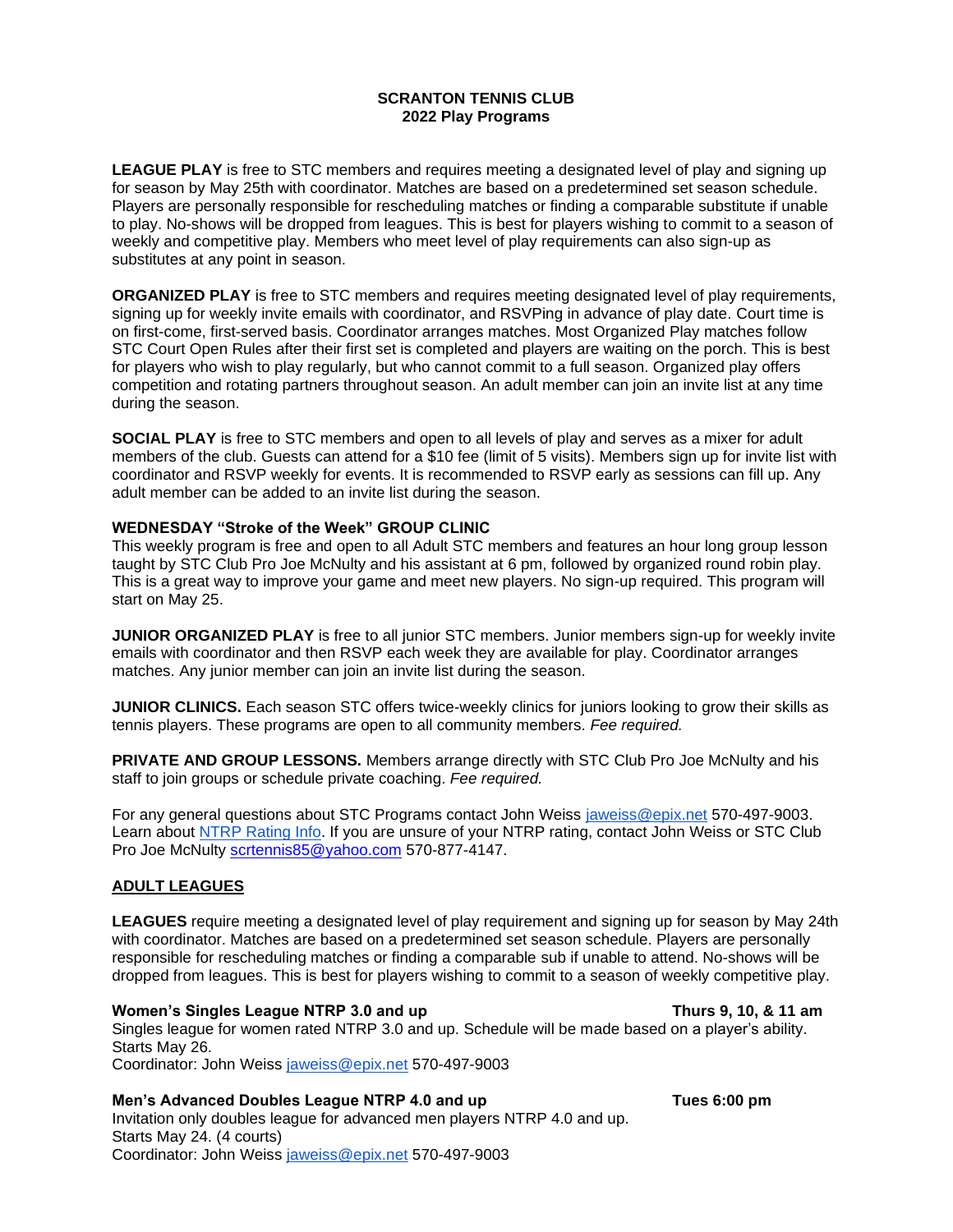# **Singles League NTRP 3.0 and up Wed 4 pm, 5 pm & 6 pm**

Singles league for men and women. Schedule will be made based on a player's availability and ability and will be scheduled at 4 pm (5 courts), 5 pm (5 courts) and at 6 pm (2 courts). Starts June 1.

Coordinator: John Weiss [jaweiss@epix.net](mailto:jaweiss@epix.net) 570-497-9003

# **MIXED DOUBLES LEAGUE Matches scheduled by participants**

STC has a competitively fun mixed doubles league. Mixed Doubles pairs of all levels/ages are welcome to sign up. Each doubles pair will be competing with all other teams throughout the season. Teams competing are responsible for organizing their play for the week and getting their scores to the coordinator by the end of the week. For those members who have difficulty committing to a particular day of scheduled tennis, this league is for you! Play will be an 8-game pro set with ad scoring. Of course, after the match is over, teams can continue playing some fun, social tennis. Registration fees are \$40/couple. Half of these proceeds will go to STC and the other half will be applied to cash prizes for the contestants. Starts week of June 6 and ends Aug 26

Coordinator: Denise Marcos deedeezm@gmail.com 201-314-1272

# **ADULT ORGANIZED PLAY**

**ORGANIZED PLAY** requires meeting designated level of play requirements, signing up for weekly invite emails with coordinator, and RSVPing in advance of play date. It is recommended to RSVP early as sessions can fill up. Coordinator arranges matches. This is best for players who wish to play regularly, but who cannot commit to a full season. Organized play offers competition and rotating partners throughout season. An adult member can join an invite list during the season.

#### **Mixed Doubles NTRP 3.0 and up Mon 9:00 - 10:30 am**

Arranged matches for men and women NTRP 3.0 and up. \$1/per player per session for balls. Starts May 23. (3 courts) Coordinator: John Weiss [jaweiss@epix.net](mailto:jaweiss@epix.net) 570-497-9003

### **Doubles & Mixed Doubles NTRP 3.0 and up <b>Mon 6:00 pm Mon 6:00 pm**

Arranged men's and women's doubles and mixed doubles matches NTRP 3.0 and up. Starts May 16. (4 courts) Sign-up: Jody Jackman [sdj522@gmail.com](mailto:sdj522@gmail.com) Coordinators: Jody 202-746-4045

### **Mixed Doubles NTRP 4.0 and up Tues 9:00-10:30 am**

Arranged matches for men and women NTRP 4.0 and up. Starts May 24. (2 courts) Coordinator: Patty Silverstein [pattysil57@gmail.com](mailto:pattysil57@gmail.com) 570-954-4420

#### **Doubles & Mixed Doubles NTRP 2.5 and up <b>Tues 6:00 pm Tues 6:00 pm**

Arranged men's and women's doubles and mixed doubles matches NTRP 2.5 and up. Starts May 31. (2 courts) Coordinator: Alex Camayd [acamayd50@gmail.com](mailto:acamayd50@gmail.com) 570-947-7402

#### **Women's Doubles NTRP 3.5 and up Wed 9:00-10:30 am**

Arranged matches for women NTRP 3.5 and up. Starts on May 18. (4 courts) Coordinator: Connie Weiss [cweiss@epix.net](mailto:cweiss@epix.net) 570-466-4520

## **Mixed Doubles NTRP 3.0 and up Wed 10:30-12:00 am**

Arranged matches for men and women NTRP 3.0 and up. Starts June 1. (3 courts) Coordinator: Jerry Hahn [J\\_hahn49@yahoo.com](mailto:J_hahn49@yahoo.com) 570-209-1062

#### **Mixed Doubles NTRP 4.0 and up Thurs 10:00 am**

Arranged matches for men and women NTRP 4.0 and up. Starts May 26. (2 courts) Coordinator: Patty Silverstein [pattysil57@gmail.com](mailto:pattysil57@gmail.com) 570-954-4420